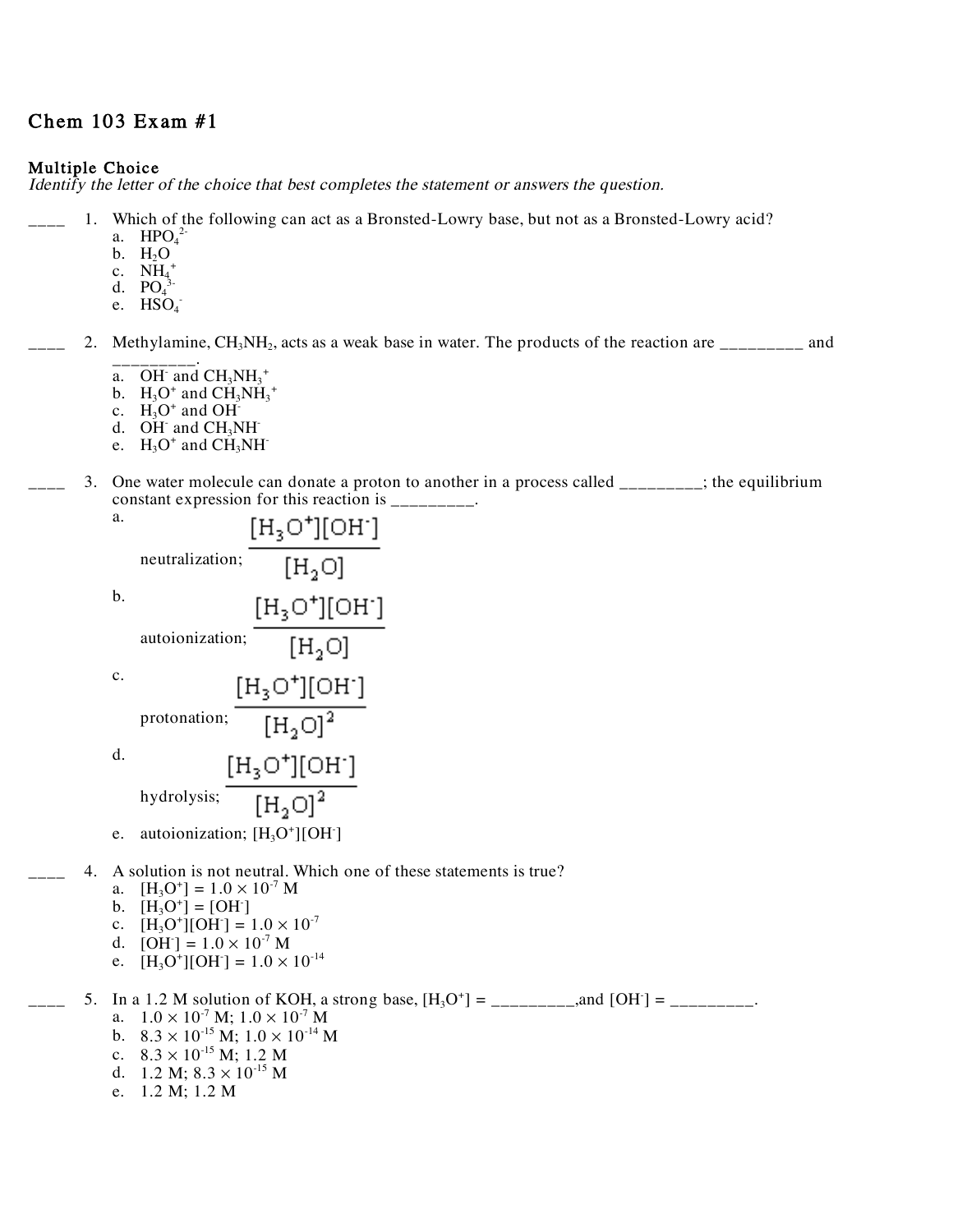- $\frac{1}{2}$  6. An acidic solution is diluted until  $[H_3O^+]$  is exactly half as much as before. The pH of the solution is now \_\_\_\_\_\_\_\_\_ than before.
	- a. 2.00 higher
	- b. 0.69 higher
	- c. 0.30 higher
	- d. 0.30 lower
	- e. 2.00 lower
	- 7. Arrange the solutions in order of increasing acidity:
		- I a solution with  $[H_3O^+] = 4.2 \times 10^{-6}$  M
		- II lemonade, pH =  $2.65$ <br>III 0.25 M nitric acid
		- 0.25 M nitric acid
		- IV pickle juice,  $pH = 3.10$
		- a. I-IV-II-III
		- b. II-IV-III-I
		- c. III-II-IV-I
		- d. IV-I-II-III
		- e. III-II-I-IV
- $\mu_{\text{max}}$  8. Consider a 0.50 M solution of HNO<sub>2</sub>, a weak acid with K<sub>a</sub> = 4.5  $\times$  10<sup>-4</sup>. Which statement is true? a.  $[H3O^+] > 0.50 M$ .
	- b. The acid is mostly ionized.
	- c.  $pH = 3.35$ .
	- d.  $pH = 0.32$ .
	- e.  $pH > 0.32$ .
	- 9. The pH of a solution of a 0.15 M solution of HOCl is 4.14. What is the  $K_a$  for HOCl?
		- a.  $5.7 \times 10^{-2}$
		- b.  $8.8 \times 10^{-3}$
		- c.  $4.8 \times 10^{-4}$
		- d.  $7.2 \times 10^{-5}$
		- e.  $3.5 \times 10^{-8}$

#### $\mu$ <sub>2</sub> 10. The pH of a 0.172 M solution of benzoic acid (pK<sub>a</sub> = 4.20) is

- a. 2.48.
- b. 3.44.
- c. 4.37.<br>d. 4.96.
- 
- e. 5.63.

## $\mu_{\text{max}}$  11. Calculate the pH of a 0.051 M solution of sodium lactate. The K<sub>a</sub> for lactic acid is 1.4  $\times$  10<sup>-4</sup>.

- a. 1.29
- b. 2.57
- c. 8.28
- d. 11.43
- e. 12.71

## <sub>\_\_\_</sub> 12. Which of the following is a Lewis acid but not a Bronsted-Lowry acid?

- a. acetic acid
- b.  $NH_4^+(aq)$
- c.  $HCO<sub>3</sub>(aq)$
- d.  $CO<sub>2</sub>$
- e.  $CO_3^{2}$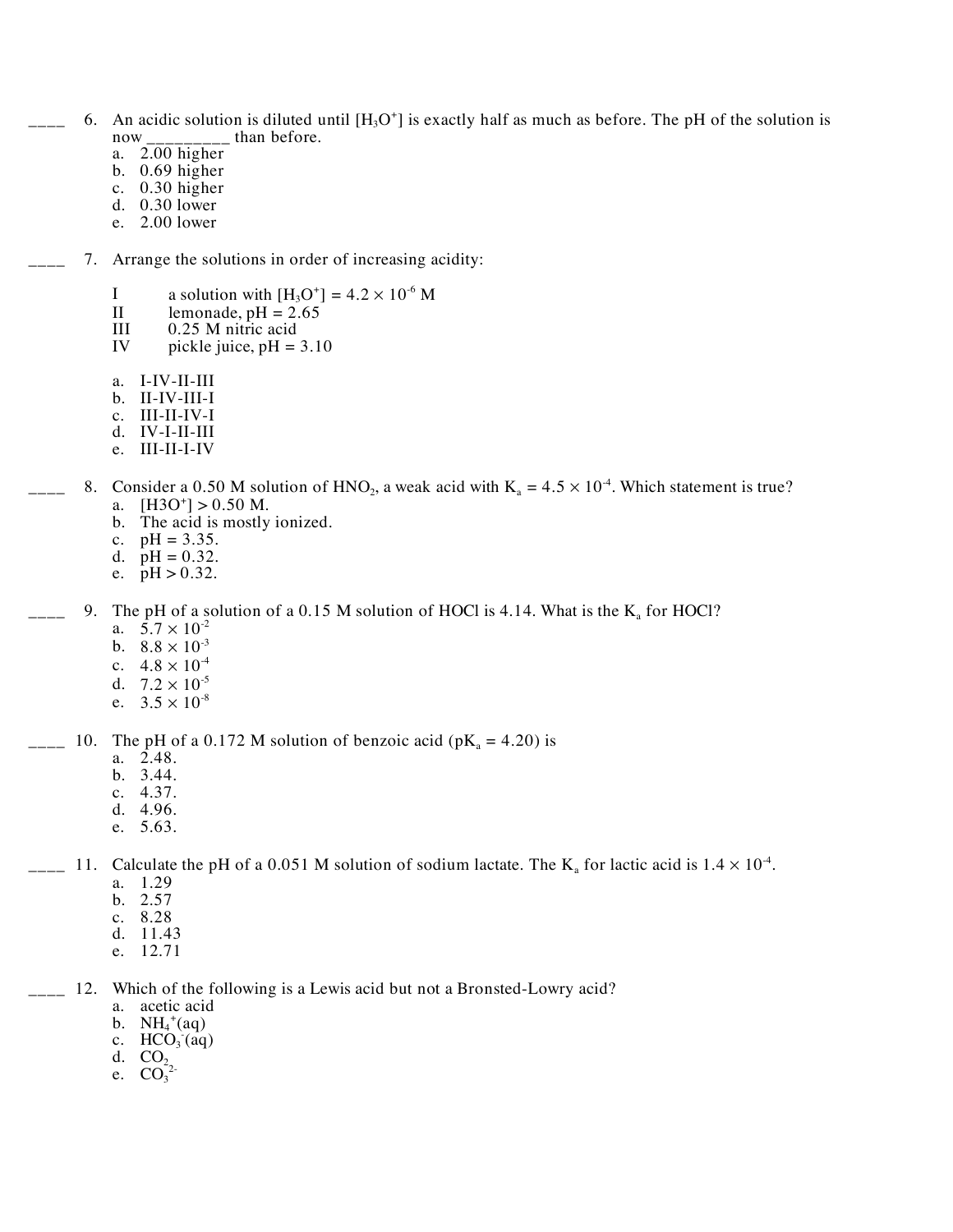- $\frac{1}{2}$  13. A buffer solution may result if  $K_3PO_4$  is mixed with
	- a. HCl.
	- b.  $K_2HPO_4$ .<br>c. NaOH.
	-
	- d. either HCl or  $K_2HPO_4$ .
	- e. either  $K_2HPO_4$  or NaOH.
	- 14. A buffer solution is one which
		- a. contains more than the expected amount of solute for a particular temperature and is therefore unstable.
		- b. contains the maximum amount of solute possible for a particular temperature.
		- c. changes color upon addition of strong base.
		- d. contains an equal number of hydronium and hydroxide ions.
		- e. resists changes in pH upon addition of acid or base.
- $_{\text{---}}$  15. To make a buffer using acetic acid one would add
	- a. carbonic acid.
	- b. sodium acetate.
	- c. sodium chloride.
	- d. ammonium chloride.
	- e. ammonium phosphate.
- $\mu_{\text{max}}$  16. A buffer solution is 0.080 M in lactic acid (K<sub>a</sub> = 1.8  $\times$  10<sup>-4</sup>) and 0.070 M in sodium lactate. The pH of the solution is
	- a.  $2.86$ .
	- b. 3.68.
	- c. 3.80.
	- d. 4.18.
	- e. 4.62.
- \_\_\_ 17. Which acid, in combination with its conjugate base, would be the best choice to make a buffer of pH  $= 4.20?$ 
	- a. acetic acid ( $K_a = 1.8 \times 10^{-5}$ )
	- b. benzoic acid  $(K_a = 6.3 \times 10^{-5})$
	- c. formic acid ( $K_a = 1.8 \times 10^{-4}$ )
	- d. hydrofluoric  $(K_a = 7.2 \times 10^{-4})$
	- e. nitrous acid ( $K_a = 4.5 \times 10^{-4}$ )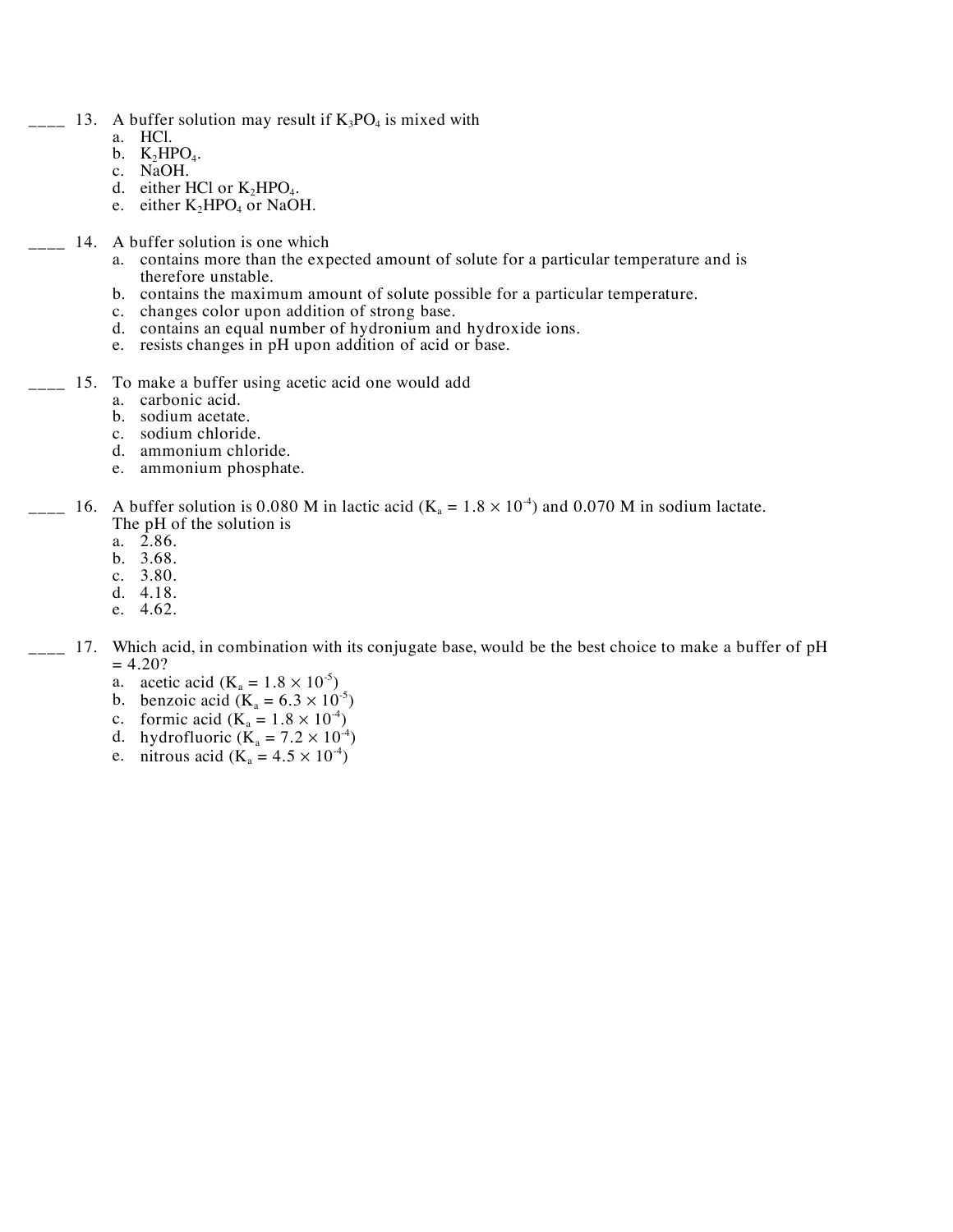- $_{\text{---}}$  18. A buffer solution is 0.500 M in ascorbic acid and 0.500 M in sodium ascorbate. Its pH is 4.10. After addition of 10 mL of 1 M NaOH to 1.00 L of this buffer, the most likely value of the pH is
	- a. 4.08. b. 4.10.
	- c. 4.12.
	- d. 5.95.
	- e. 10.15.
- $\mu$  19. Which of the following indicator(s) would be most suitable for the titration of acetic acid (pK<sub>a</sub> = 4.74) with NaOH?
	- a. bromothymol blue (transition range pH 6 to 8)
	- b. methyl red (transition range pH  $4$  to  $6.3$ )
	- c. phenolphthalein (transition range pH 8.3 to 11)
	- d. all of the above
	- e. none of the above
- $\mu_{\text{max}}$  20. A 50.00 mL sample of 0.0950 M acetic acid (K<sub>a</sub> = 1.8  $\times$  10<sup>-5</sup>) is being titrated with 0.0848 M NaOH. What is the pH after 28.00 mL of NaOH has been added?
	- a. 5.04
	- b. 4.74
	- c. 4.44
	- d. 3.18
	- e. 3.06
- $\frac{1}{2}$  21. Isotonic saline solution is 0.154 M NaCl(aq) What is the solubility of AgCl (K<sub>sp</sub> = 1.8  $\times$  10<sup>-10</sup>) in such a solution?
	- a.  $2.8 \times 10^{-11}$  M
	- b.  $1.2 \times 10^{-9}$  M
	- c.  $5.3 \times 10^{-6}$  M
	- d.  $3.4 \times 10^{-5}$  M
	- e. 0.077 M
	- 22. In which of the following would calcium phosphate have the greatest solubility?
		- a. 0.1 M aqueous sodium phosphate
		- b. distilled water
		- c. 0.1 M aqueous calcium nitrate
		- d. saturated aqueous calcium hydroxide
		- e. 0.1 M aqueous phosphoric acid
- $\frac{1}{2}$  23. The solubility of silver chloride in water is increased by the addition of NH<sub>3.</sub> Why?
	- a. The solubility of many salts is affected by the pH of the solution.
	- b. The formation of complex ions displaces the solubility equilibrium to the right.<br>c. The solubility of most salts increases as temperature increases.
	- The solubility of most salts increases as temperature increases.
	- d. Some insoluble compounds are amphoteric.
	- e. A common ion displaces the solubility equilibrium toward the undissolved solute.